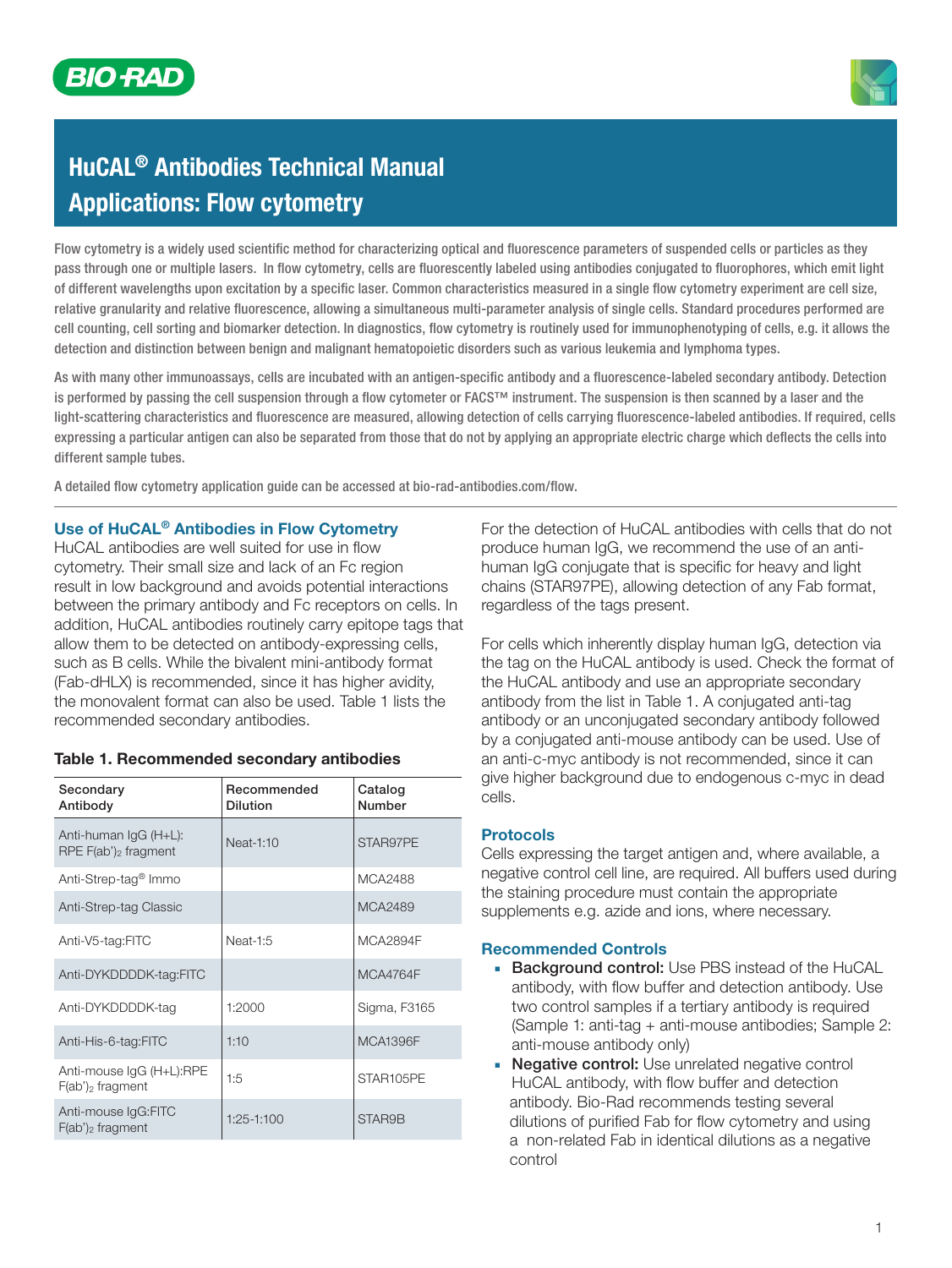**■** Positive control: (if available) Include with each flow cytometry experiment to check whether the cells are expressing the selection antigen

## Preparation of Cells

- 1. Adherent cells: Detach cells from their support using Trypsin-EDTA or Accutase® cell detachment solution, and collect in a 50 ml sterile plastic tube. Suspension cells: Collect in a 50 ml sterile plastic tube.
- 2. Wash the cells once in ice-cold flow buffer, add buffer and invert to mix, then centrifuge at 190 g for 5 minutes at 4°C. Preparation of flow buffer is described in the appendix.
- 3. Discard the supernatant and resuspend the cell pellet in the remaining drop. Add 5 ml ice-cold flow buffer and mix by inverting the tube. Centrifuge at 190 g for 5 minutes at 4°C.
- 4. Discard the supernatant and gently resuspend the cell pellet in the remaining drop. Add a small volume of ice-cold flow buffer.
- 5. Stain cells with Trypan Blue and count the cells. Add flow buffer and adjust the density of live cells to 0.5 x  $10^6$  cells/100 µl.
- 6. Add 100  $\mu$ l of cell suspension (0.5 x 10 $^6$  cells) to each well of a 96-well round bottom tissue culture plate, and centrifuge the plate at 716 g for 2 minutes at 4°C.
- 7. Carefully remove the supernatant and gently vortex the plate to bring the cells into suspension in the remaining liquid. When using only a few wells, aspirate the supernatant with a pipette. If using an entire 96-well plate, invert the plate quickly but carefully over a tray to remove the supernatant. Then, do not tap the plate on a paper towel; instead turn plate upwards and blot surface moisture from the top with a paper towel.

# Procedure for Cell Staining

- 1. Prepare serial dilutions of HuCAL antibodies, between 0.1 and 100 µg/ml in flow buffer; (10 µg/ml is a standard concentration).
- 2. Add 100 µl of diluted antibody and control solutions to the wells containing antigen-expressing cells and negative control cells. Incubate for 1 hour at 4°C with gentle agitation.
- 3. Centrifuge at 716 g for 2 minutes at 4°C. Remove the supernatant and wash each well 2-3 times with 200  $\mu$ l flow buffer. When using only a few wells, aspirate the supernatant with a pipette. If using an entire 96-well plate, invert the plate quickly but carefully over a tray to remove the supernatant. Then, do not tap the plate on a paper towel; instead blot surface moisture from the top of the plate with a paper towel.
- 4. Add one of the following secondary antibodies: a. Add 100 µl PE-conjugated goat anti-human IgG (H+L) specific F(ab')2 fragment (STAR97PE) diluted 1:5 in flow buffer to the wells containing antigen-expressing cells and negative control cells. b. Add 100 µl conjugated anti-tag secondary antibody (e.g. MCA1396F) diluted in flow buffer to the wells containing antigen-expressing cells and negative control cells.

c. Add 100 µl mouse anti-tag secondary antibody diluted in flow buffer to the wells containing antigen-expressing cells and negative control cells.

- 5. Incubate for 1 hour at 4°C with gentle agitation.
- 6. Centrifuge at 716 g for 2 minutes at 4°C. Remove the supernatant and wash 2-3 times with 200 µl flow buffer, as described in step 3.
- 7. Tertiary antibody incubation (only for unconjugated secondary antibodies, step 4C). Add 100 µl of PE-conjugated goat anti-mouse IgG antibody (STAR105PE) to each well, diluted 1:5 in flow buffer. Incubate for 1 hour at 4°C with gentle agitation followed by centrifugation and wash, as described in step 3.
- 8. After the final washing step, centrifuge at 716 g for 2 minutes at 4°C. Resuspend cells in 100-200 µl flow buffer and transfer to flow cytometry tubes. For short-term storage (up to 4 days), stained cells can be resuspended in 100 µl of 4% paraformaldehyde in PBS after the final washing step. Cover cells with aluminum foil and store at 4°C. Immediately before flow cytometry analysis, add flow buffer to the required final volume.

## Examples

Transiently transfected HEK293 cells were analyzed by flow cytometry using a monovalent HuCAL antibody in Fab-FH format (with DYKDDDDK and His-6 epitope tags) against a human trans-membrane protein. Detection was performed either with a PE-conjugated anti-human IgG heavy and light chain specific secondary antibody, or with an anti-DYKDDDDK or an anti-His-6-tag antibody in combination with a PE-conjugated anti-mouse antibody. A clear shift of the transfected cells is visible for all three detection systems, Figure 1.



Fig. 1. Flow Cytometry Analysis of Transiently Transfected HEK293 Cells. Left column: unrelated antibody (control). Right column: antigen-specific antibody. Row 1: detection with a PE-conjugated anti-human IgG antibody. Row 2: detection with a mouse anti-DYKDDDDK antibody and a PE-conjugated anti-mouse IgG. Row 3: detection with a mouse anti-His-6-tag antibody and a PE-conjugated anti-mouse IgG.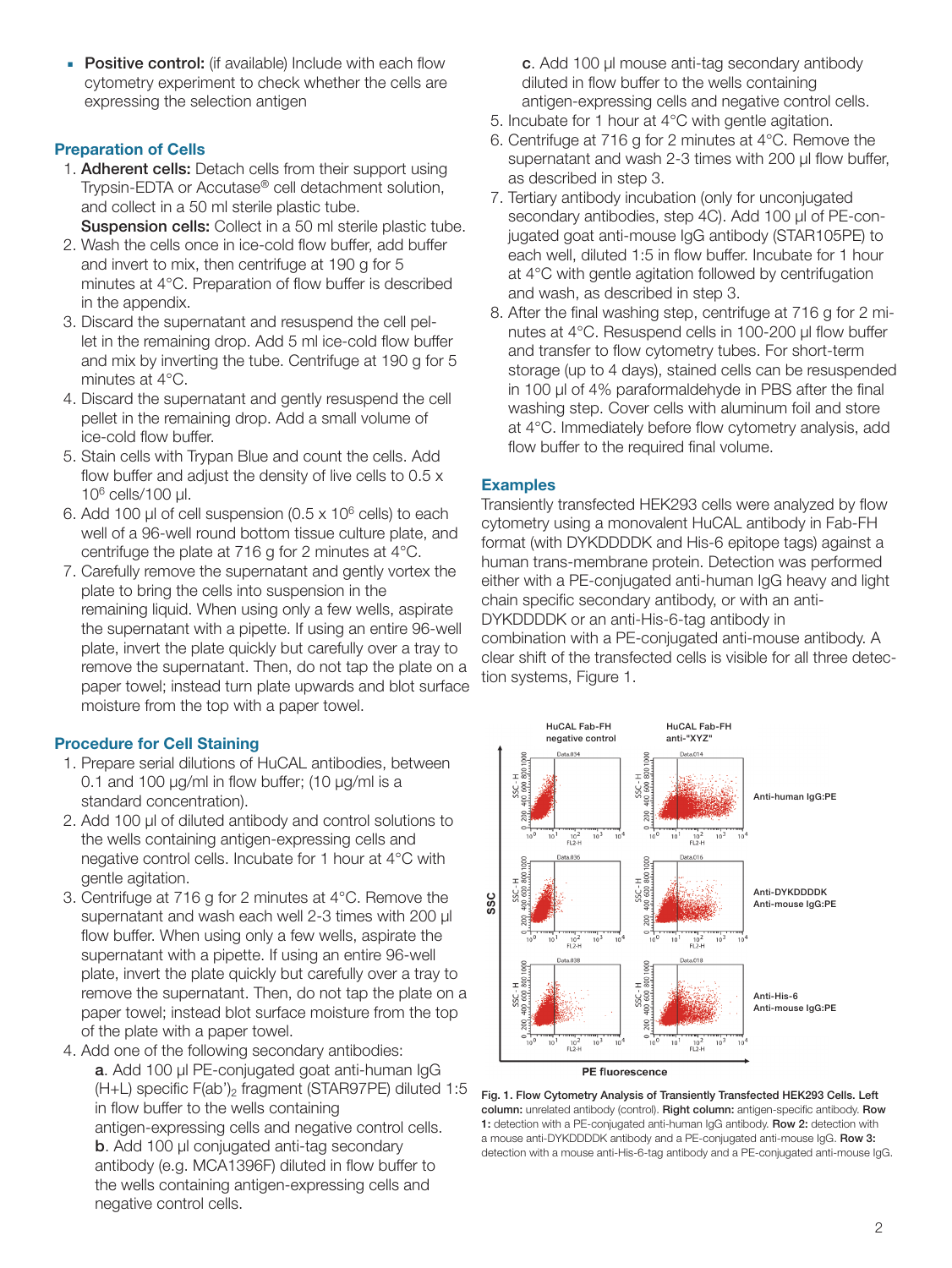In another example CD81-positive cells were detected by flow cytometry analysis from washed human blood using an anti-CD81 HuCAL antibody (HCA086 and HCA087 in Fab-dHLX-MH format or HCA112 and HCA113 in FabdHLX-MSx2 format) together with anti-Strep-tag Classic (MCA2489) and FITC-conjugated anti-mouse IgG antibody (STAR9B) detection. A clear shift of the peak can be observed when compared to the negative control sample.



Fig. 2. Flow Cytometry of CD81-positive Cells from Washed Human Blood. Left: Anti-CD81 HuCAL antibody clone AbD08864 (HCA113) and detection with anti-Strep-tag Classic (MCA2489) and anti-mouse IgG FITC (STAR9B). Right: Negative control without HuCAL antibody.

## **Troubleshooting**

| Problem     | Possible Cause and Course of Action                                                                                                                                                                                                                   |  |  |
|-------------|-------------------------------------------------------------------------------------------------------------------------------------------------------------------------------------------------------------------------------------------------------|--|--|
| No staining | 1. Antibody stored at 4°C for several weeks or<br>subjected to several freeze-thaw cycles. Repeat the<br>experiment using a fresh aliquot of antibody that has<br>been stored at -20°C or below.                                                      |  |  |
|             | 2. Incorrect secondary antibody used. Use a<br>conjugated anti-human Fab specific, IgG (H+L), or<br>a suitable anti-tag antibody with a matching tertiary<br>antibody.                                                                                |  |  |
|             | 3. Failure of conjugation reaction (e.g. primary antibody<br>to PE). Perform a positive control for the conjugated<br>antibody and/or make a new preparation of<br>conjugated antibody, taking care to follow the<br>conjugation protocol accurately. |  |  |
| Weak shift  | 1. Antibodies not stored properly. Repeat the<br>experiment using fresh antibodies.                                                                                                                                                                   |  |  |
|             | 2. Affinity of secondary antibody for the primary<br>antibody too low. Try a different secondary antibody.<br>If the recommended anti-human IgG (H+L) was<br>used, try the anti-human Fab.                                                            |  |  |
|             | 3. Antibody concentrations too low. Use a higher<br>concentration of primary and/or secondary<br>antibody.                                                                                                                                            |  |  |

# Appendices

## Buffer composition

| <b>Buffer</b> | Composition                                                          | Storage          |
|---------------|----------------------------------------------------------------------|------------------|
| <b>PBS</b>    | 136 mM NaCl<br>2.68 mM KCI<br>8.1 mM $Na2HPO4$<br>1.46 mM $KH_2PO_4$ | Room temperature |
| PBST          | PBS with 0.05%<br>Tween <sup>®</sup> -20                             | Room temperature |

# Flow buffer preparation

- 1. Mix ice-cold PBS, pH 7.4, 3% FCS, and 0.02% sodium azide.
	- Note: Avoid azide if subsequent cell function is required.
- 2. Centrifuge at high speed until the suspended matter is pelleted (~ 30 min at 17700 x *g*) at 4°C.
- 3. Transfer supernatant to a new tube.
- 4. Store at 4°C for up to one week.

# Source of antibodies and reagents

| Reagent                                               | Supplier                           | <b>Catalog Number</b> |
|-------------------------------------------------------|------------------------------------|-----------------------|
| 4% Paraformaldehyde<br>in PBS                         | Sigma                              | P6148                 |
| 96-well round bottom<br>microtiter plates,<br>sterile | Thermo Fisher<br><b>Scientific</b> | 163320                |
| Anti-CD81                                             | Bio-Rad                            | <b>HCA086</b>         |
|                                                       | Bio-Rad                            | <b>HCA087</b>         |
|                                                       | Bio-Rad                            | <b>HCA112</b>         |
|                                                       | Bio-Rad                            | <b>HCA113</b>         |
| <b>FBS</b>                                            | Thermo Fisher<br>Scientific        | 16250-078             |
| Streptavidin:RPE                                      | Bio-Rad                            | STAR4B                |
| <b>Trypan Blue</b>                                    | Bio-Rad                            | 1450021               |
| Trypsin-EDTA (0.05%),<br>phenol red                   | Thermo Fisher<br>Scientific        | 25300-054             |

# Negative control antibodies

Refer to 'Reagents to Support HuCAL Assay Development' for a list of negative control antibodies corresponding to each of the available Fab and full immunoglobulin formats. Negative controls are specific for green fluorescent protein (GFP) that does not exist in mammalian cells.

# Technical Assistance

A group of experienced technical advisors are available to help with any questions regarding HuCAL antibodies and their applications, both before project start and after antibody delivery. Since HuCAL technology provides many opportunities for optimizing the antibody generation process according to customer needs, we encourage the discussion of your antibody project with one of our scientists at an early stage. They can help with project design, antigen preparation, and provide information about the many options that are simply not available with typical animal-based technologies. Once the antibodies are delivered, they can also provide valuable advice about protocols and detection systems.